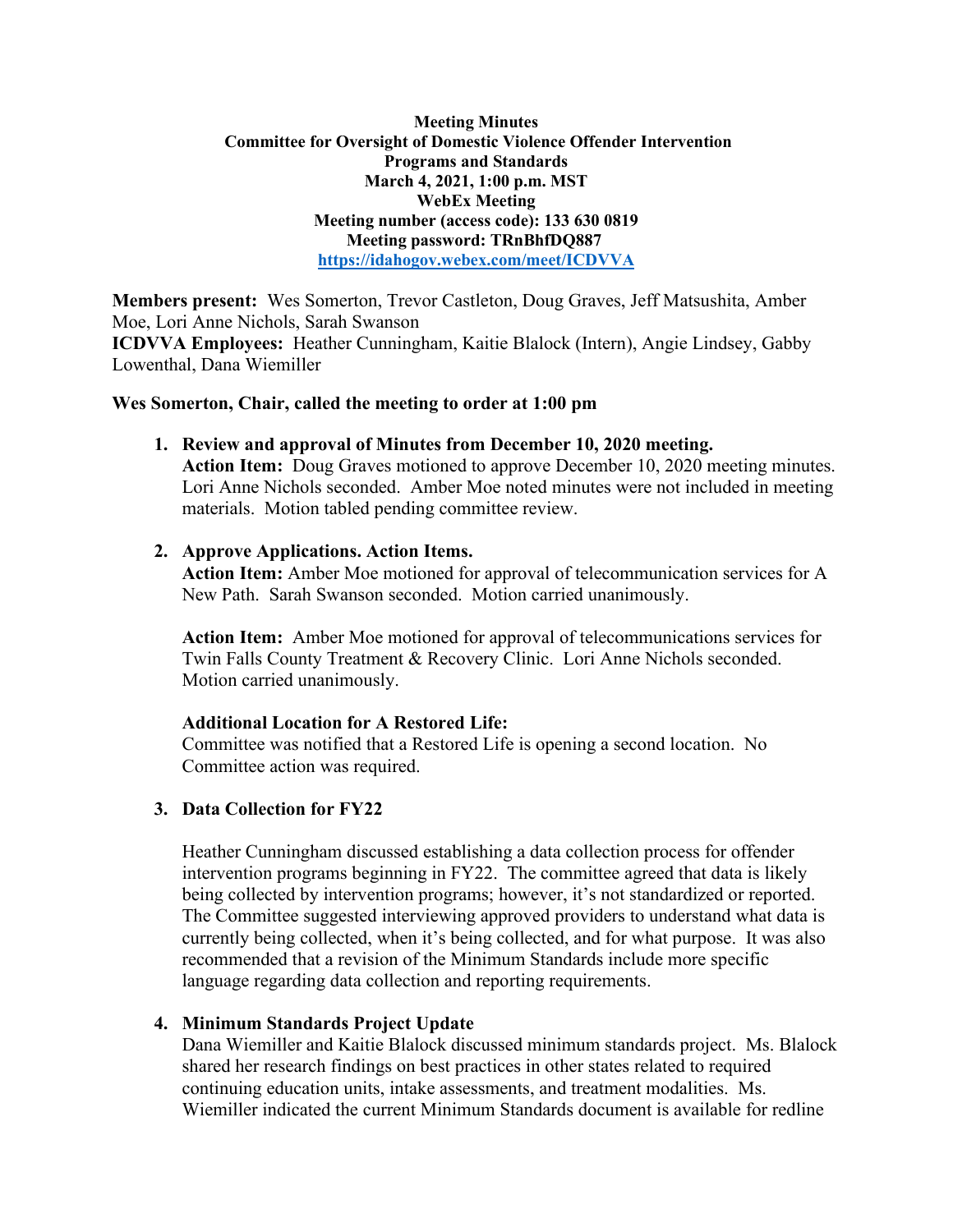editing by members of the Minimum Standards Working Group. Mr. Somerton, Ms. Moe, and Mr. Matsushita will continue editing the document for provider input. The Committee agreed Ms. Blalock would return to the next Committee meeting with final results from her research project. Next steps will include provider focus groups in late summer with a virtual stakeholder summit in the fall to provide sufficient provider input for Committee approval of a final document at the December 2021 meeting.

### **5. Program Monitoring**

Heather Cunningham shared previous monitoring from 2019. Previous monitoring was a simple checklist which did not evaluate program content. The Committee discussed options of contracting someone to handle the monitoring. The Committee discussed past years of monitoring regions and concerns on minimal oversight. The Committee agreed to assist in an initial monitoring effort with each member conducting monitoring on one agency. The Committee will evaluate the process to determine ongoing monitoring by the Committee or other options.

### **6. Committee Policies & Procedures Manual**

Wes Somerton and Heather Cunningham will work together on the polices and procedures. They will look for a better standardization and will give to Committee to review at the next meeting. Bylaws need to be reevaluated and information on Committee terms will need to be added to the policy manual.

### **7. OIP & Victim Services Program Collaboration**

The Committee discussed opportunities for enhanced collaboration between Offender Intervention Programs and Victim Service Providers. The Minimum Standards do not prohibit collaboration among these agencies. Dana Wiemiller referenced current collaboration in Region 3 as an example for other programs. Lori Anne Nichols discussed the evolution with domestic violence courts to better support families staying together and finding a way to support that. Heather Cunningham proposed a session for discussion, to provide clarity and give parameters. Amber Moe will coordinate at the 2021 Safety & Resilience Conference with Family Service Specialist Coordinators for more feedback. Amber Moe will contact Jeff Matsushita about an open discussion panel on how we can come together. Heather Cunningham stated that recent Regional Roundtable discussions have helped facilitate discussion on collaboration among these providers.

### **8. FY22 Application Update**

Dana Wiemiller stated there are twelve providers up for renewal on June 30, 2021. will Application forms will be updated in a fillable .pdf format and Ms. Wiemiller will share with Committee members for review before finalizing. A reminder email will be sent to all renewal agencies with a link to the new forms. Renewal applications will be discussed at the next meeting in May.

### **Adjourn:**

**ACTION:** Trevor Castleton motioned to adjourn. **ACTION:** Doug Graves seconded. Motion carried unanimously.